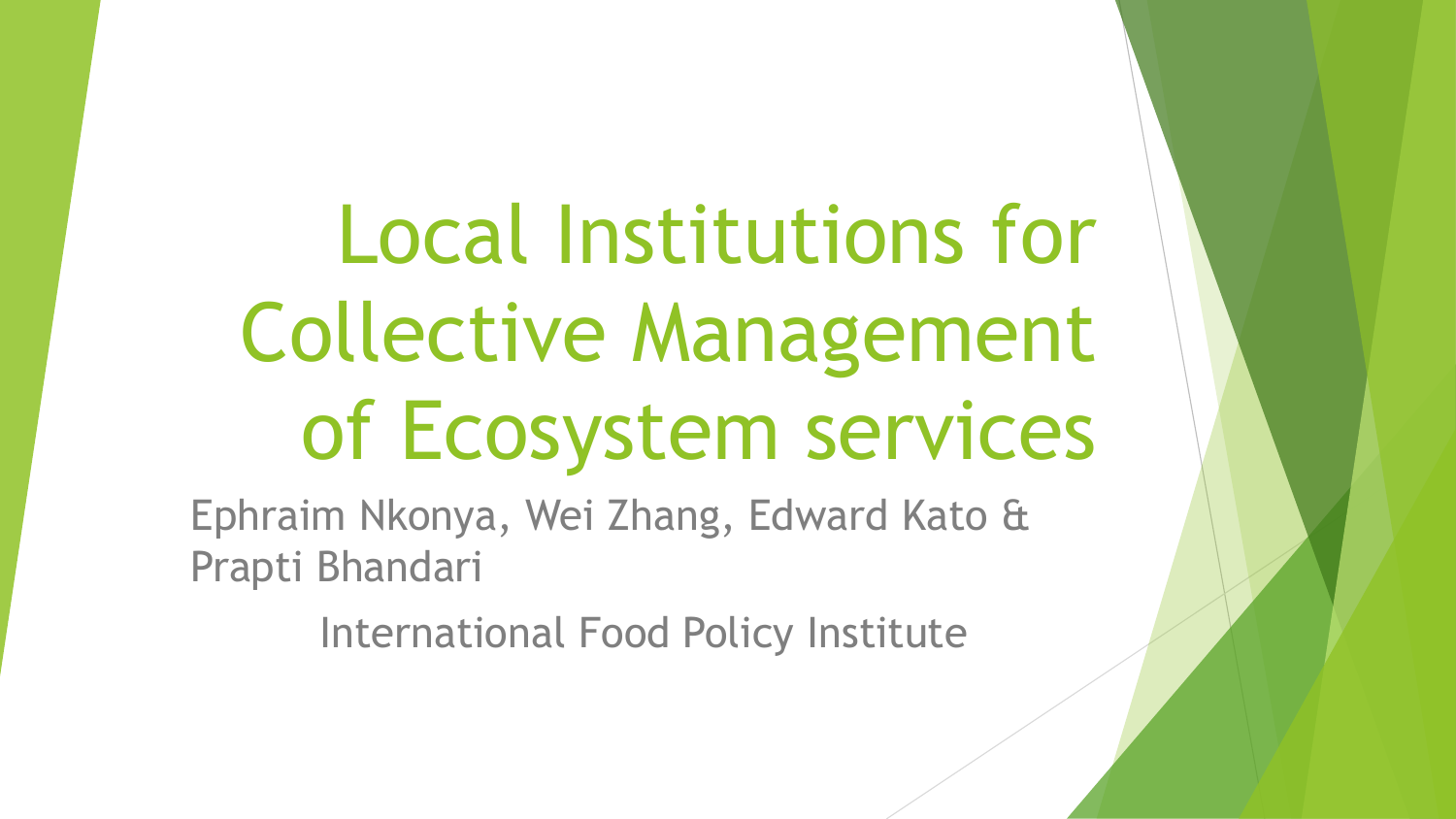#### Importance of local institutions in sustainable natural resource management

- Community resource management (CRM) considered key to sustainable natural resource management, (NRM) (Ostrom 1981; Western & Wright, 1994)
- CRM can also increase NRM efficacy and legitimacy (Western and Wright 1994).
- A study in Uganda observed higher compliance with NRM regulation enacted by local government than those enacted by higher legislative bodies (Nkonya et al 2008).
- This study was done with an objective of determining Nigerian communities awareness of & perception on ecosystem services (ES) and how communities invest to enhance ES.
- This paper examines the community byelaws enacted as part of ES investment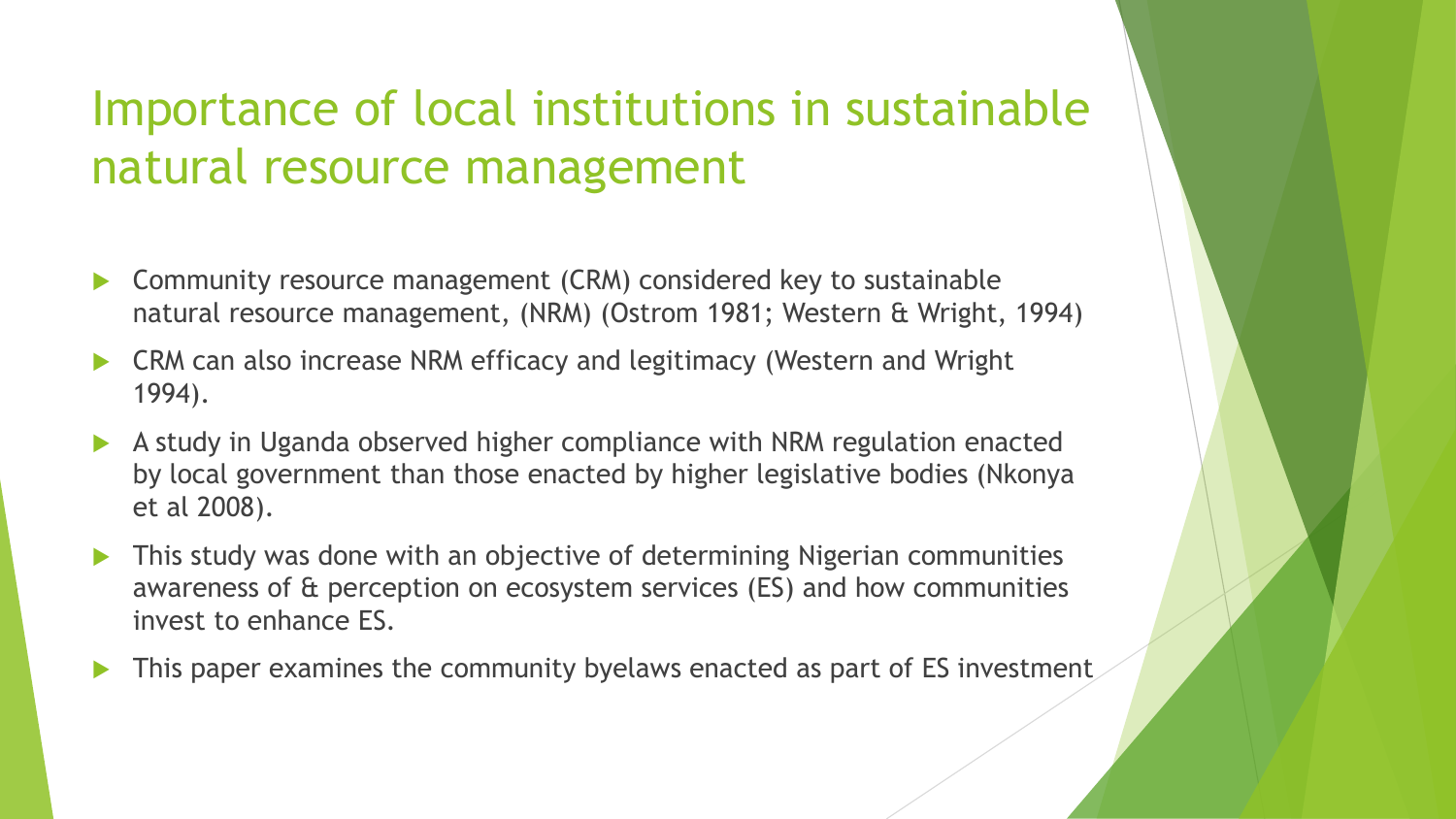#### Nigeria agroecological zones

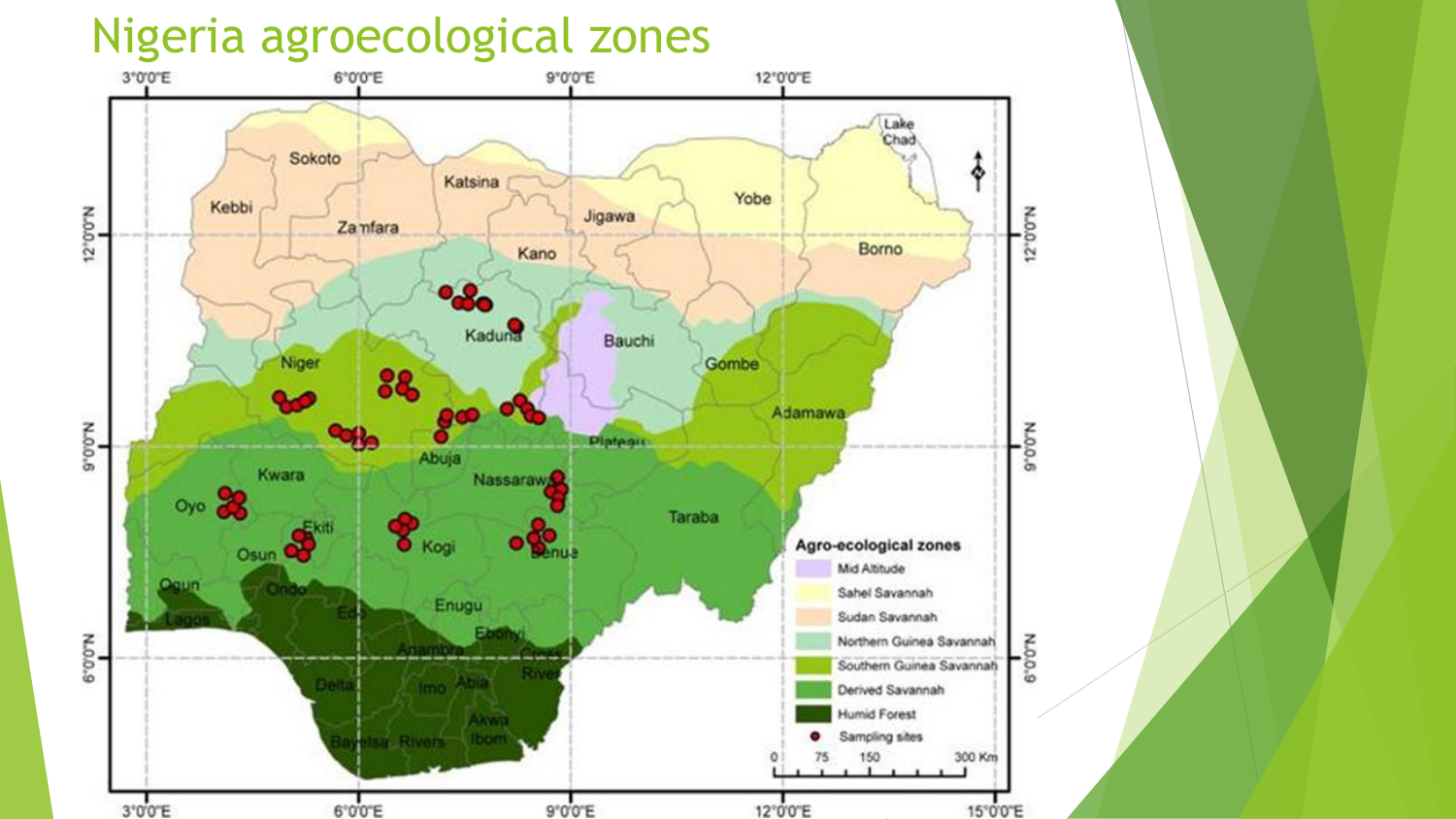### Communities with byelaws

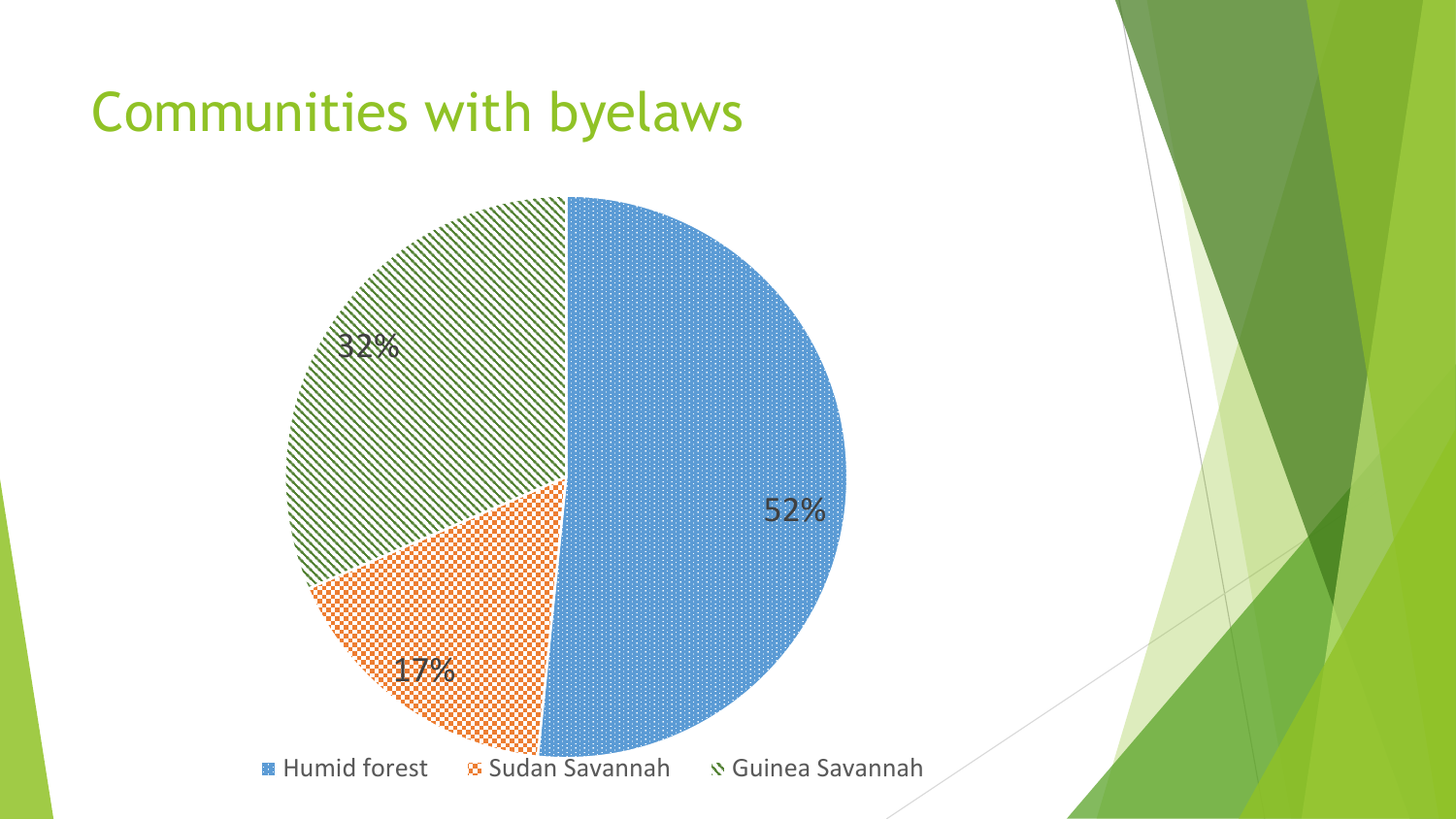# Legislative institutions which enacted the byelaws

| Legislative Body<br><b>Enacting Bylaw</b> | <b>Humid Forest</b> | <b>Guinea Savannah</b> | <b>Sudan Savannah</b> |  |
|-------------------------------------------|---------------------|------------------------|-----------------------|--|
| <b>Local Government</b>                   | 20%                 | 3%                     | 24%                   |  |
| <b>State</b>                              | 19%                 | 21%                    | 8%                    |  |
| <b>Federal Government</b>                 | $7\%$               | 15%                    | 8%                    |  |
| <b>Customary Institution</b>              | 42%                 | 48%                    | 39%                   |  |
| <b>Economic Interest Group</b>            | 1%                  | $0\%$                  | 2%                    |  |
| <b>FCA</b>                                | 9%                  | 15%                    | 12%                   |  |
| <b>Others</b>                             | 6%                  | $0\%$                  | 8%                    |  |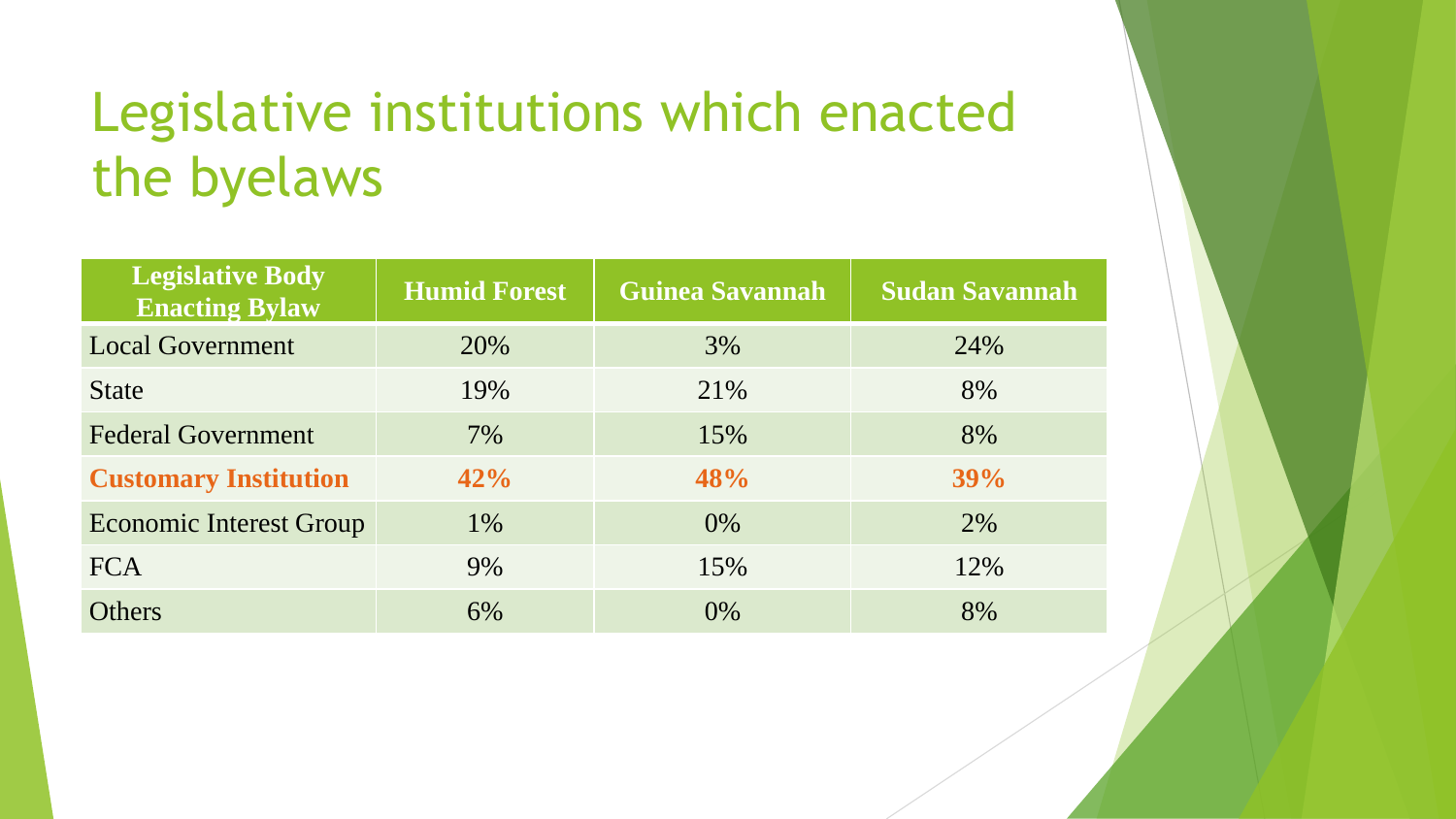## Institutions used to resolve natural resource conflicts



Source: Nkonya 2013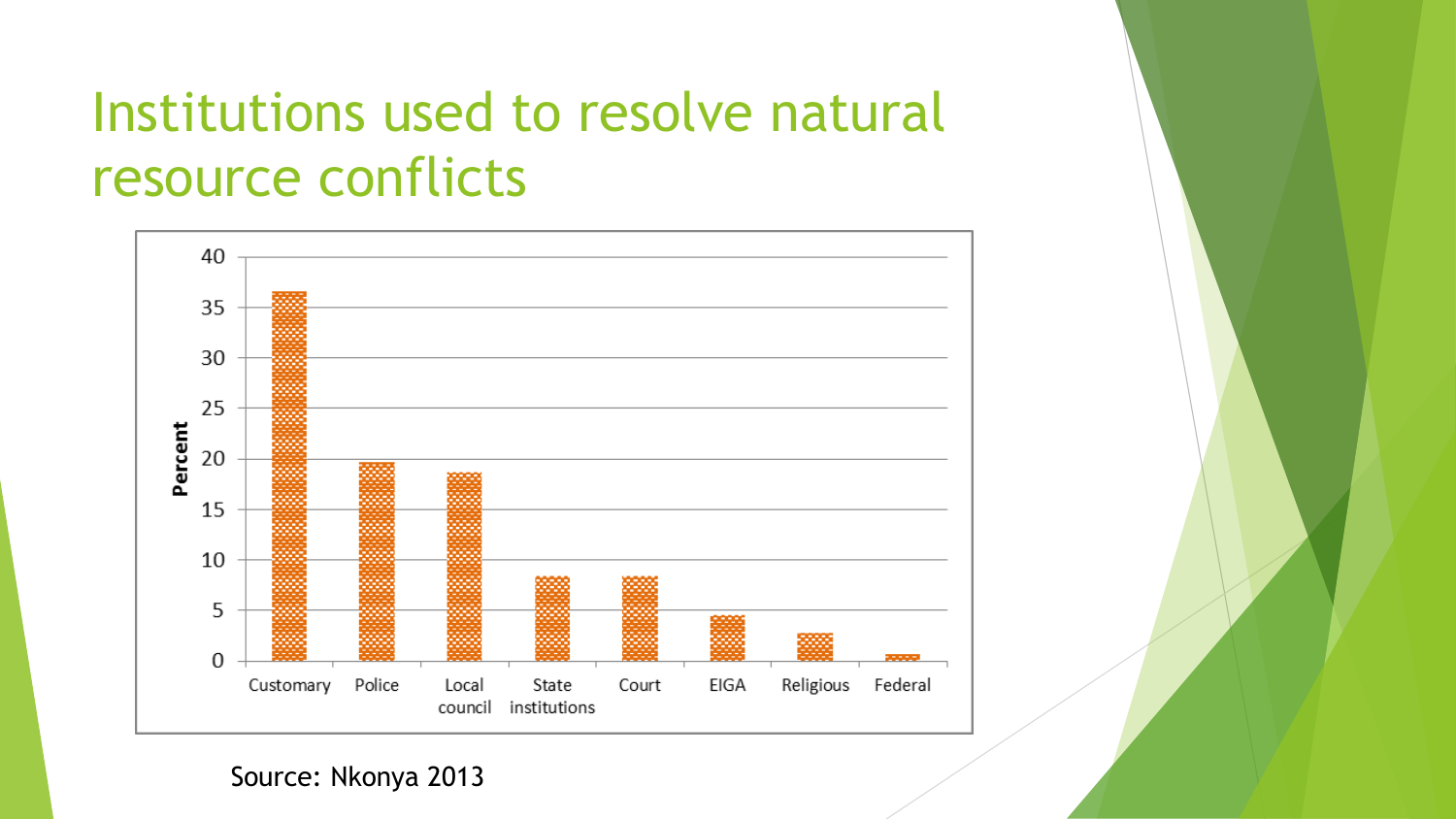# Why customary institutions play leading role in NRM?

#### High level of decentralization

- Nigeria ranks third after South Africa and Uganda – in the administrative decentralization in SSA (Ndegwa and Levy 2005).
- Customary institutions mandated by constitution to manage natural resources



Nigeria institutional landscape,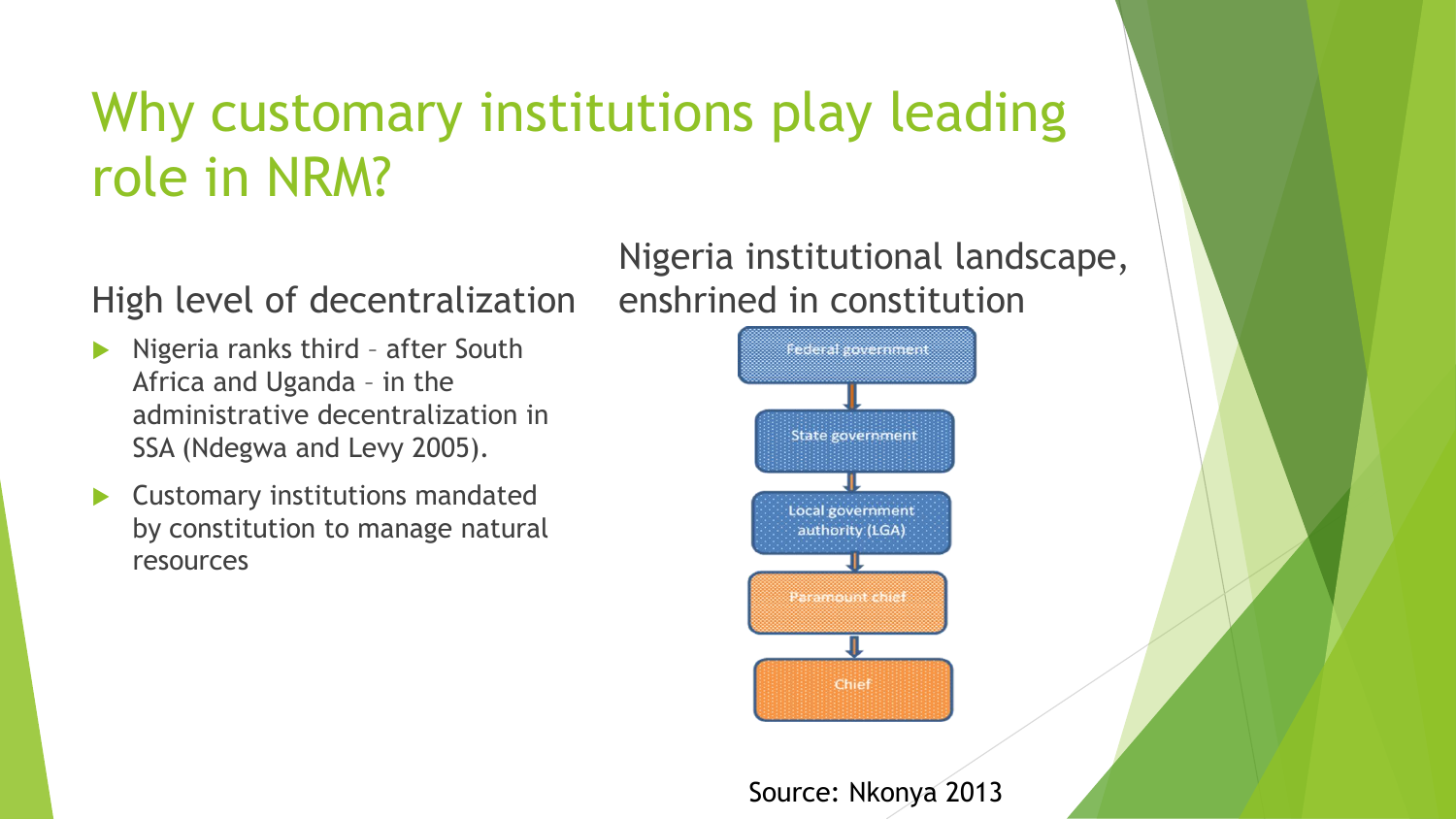# Drivers of enactment of NRM byelaws - IV-Probit

| Explanatory<br><b>Variables</b>   | <b>Grazing</b><br>mngt | <b>Water</b><br>mngt | <b>Bush burn</b> | <b>Forest mngt Land mngt</b> |                       | <b>Fishing</b> | <b>Conflict</b><br>mngt |
|-----------------------------------|------------------------|----------------------|------------------|------------------------------|-----------------------|----------------|-------------------------|
| Distance to town<br>(km)          | $0.009***$             | $\overline{0}$       | $-0.011$         | $-0.023$                     | $-0.014***$           | 0.699          | $-0.078***$             |
| % of hhd heads in community with: |                        |                      |                  |                              |                       |                |                         |
| • No formal<br>education          | 0.445                  | 1.165                | $-0.766$         | $-9.066*$                    | $-6.575***$           | 220.389        | $1.790**$               |
| • Primary educ                    | $1.842***$             | 0.932                | $-3.498$         | 1.361                        | $-1.32$               | 11.98          | $4.041**$               |
| • secondary educ                  | 0.754                  | $-3.25$              | $2.182***$       | $-1.974$                     | $-18.811***$ -514.526 |                | 3.333                   |
| • Post Sec. educ                  | 0.18                   | $-0.043$             | 0.085            | $-0.136$                     | $-2.020***$           | $-219.81$      | 0.121                   |
| Severity of poverty               | 0.025                  | $-0.008$             | 0.029            | $0.029***$                   | $0.106*$              | 5.671          | $0.156***$              |
| Population density                | 0.004                  | $\overline{0}$       | 0.001            | $-0.001$                     | $-0.020**$            | $-0.882$       | $-0.082***$             |
| Customary institut.               |                        | $-0.302$ 4.236***    | 2.228            | 0.382                        | $-0.358$              | $-11.323$      | $-6.778*$               |
| Local govt                        | $-4.562**$             | $-2.192$             | $-1.106$         | 1.735                        | $-8.947$              | $-76.338$      | 0.174                   |
| Access to ag<br>extension         | 0.118                  | 0.259                | $-0.008$         | $0.327***$                   | $-0.141$              |                | $0.901***$              |
| # of NGOs<br>supporting NRM       |                        | $-0.194 - 0.419***$  | $-0.424$         | $-0.074$                     | $-0.590***$           |                | 0.14                    |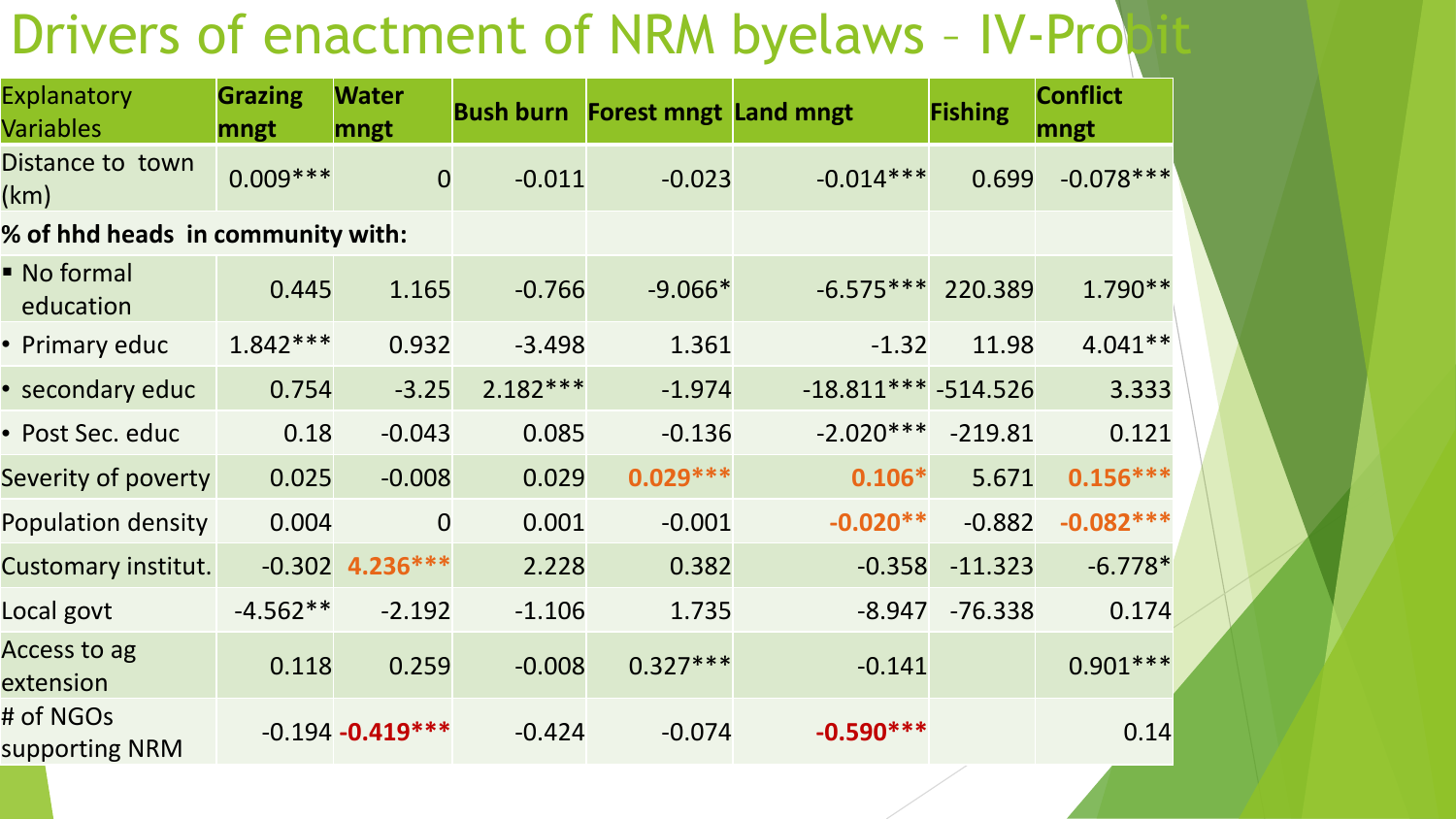## Conclusions & implications

- Customary institutions play key role in NRM need for countries to give them legal mandate on NRM
- Poor people more likely to collectively manage NRM low hanging fruits that need to be exploited – especially given that they heavily depend on Natural resources
- Densely populated communities could lead to weaker collective action in NRM – better resource management required to enhance local institutions.
- Access to ag extension enhances enactment of NRM byelaws underscores importance of technical support to communities